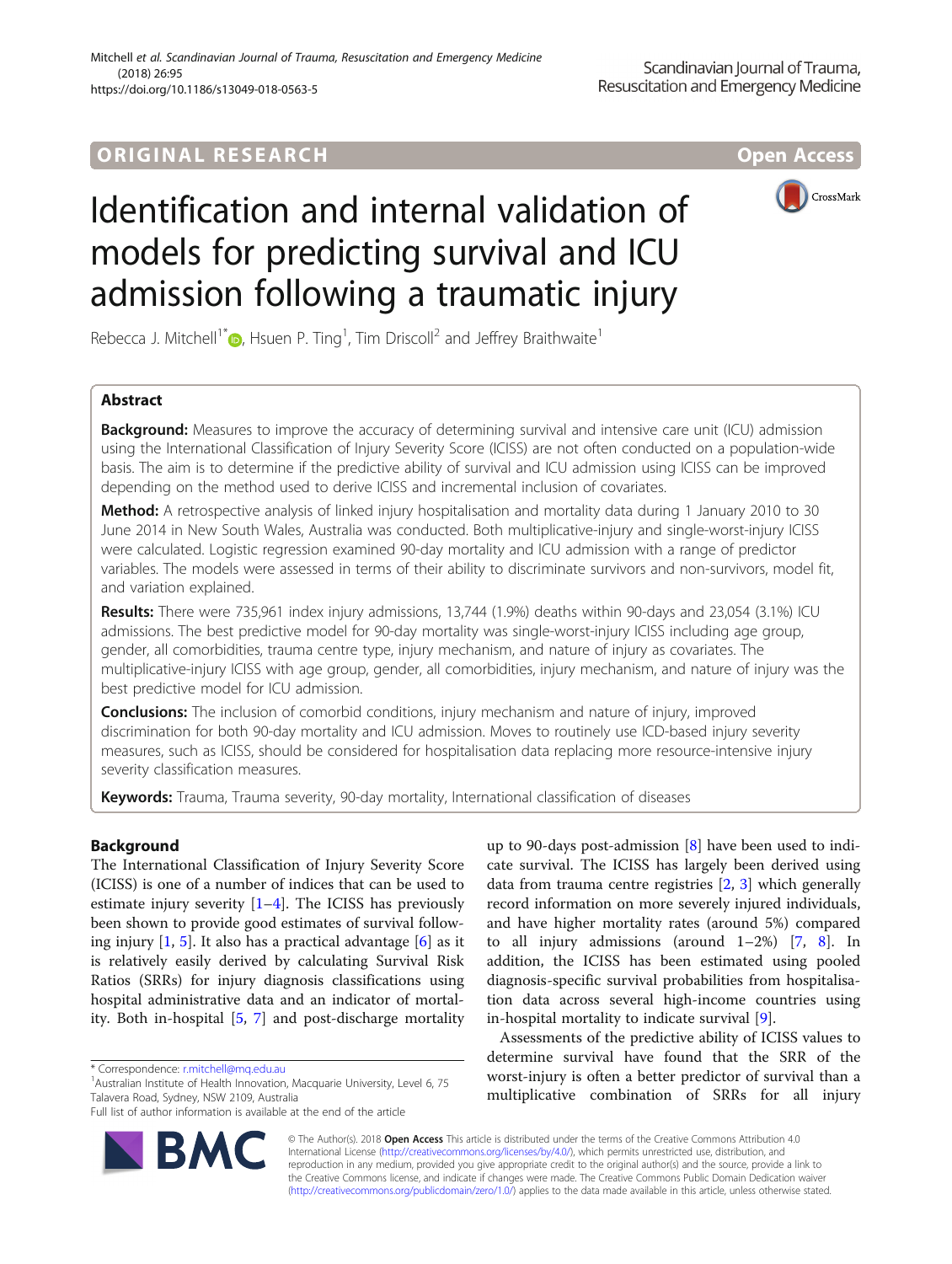diagnoses [\[10,](#page-9-0) [11\]](#page-9-0). Previous studies have also examined the inclusion of other factors that may impact on survival, such as age, gender, pre-injury comorbid conditions, and mechanism of injury. None have considered whether including type of trauma service improves predictive ability  $[1-3, 7, 8, 10]$  $[1-3, 7, 8, 10]$  $[1-3, 7, 8, 10]$  $[1-3, 7, 8, 10]$  $[1-3, 7, 8, 10]$  $[1-3, 7, 8, 10]$  $[1-3, 7, 8, 10]$  $[1-3, 7, 8, 10]$  $[1-3, 7, 8, 10]$ . Previous research has indicated that treatment at a major trauma service can provide a survival advantage [\[12](#page-9-0), [13](#page-9-0)], but it is unclear whether the accuracy of ICISS to indicate post-discharge survival could be improved by including type of trauma service as a covariate.

Various factors are associated with an injured individual being admitted to an Intensive Care Unit (ICU), including age, gender, comorbid health conditions, and injury mechanism  $[14–16]$  $[14–16]$  $[14–16]$ . However, there has been limited examination of ICISS as a tool to assist in predicting ICU admission [\[5](#page-9-0)]. Predicting which patients may require admission to ICU based on their injury severity will assist in determining resource use and is an additional health outcome indicator. Assessment of whether multiplicative-injury or worst-injury ICISS is a better predictor of ICU admission for trauma patients on a population-wide basis is needed.

Different approaches have previously been used to internally validate SRRs estimated from in-hospital records. These have largely involved using the split-sample approach, where the data are randomly spilt into two (or more) parts, with one dataset acting as the training dataset where the model is developed, and the other dataset(s) acting as the testing dataset(s) where predictive accuracy is assessed [[6,](#page-9-0) [10\]](#page-9-0), or using a bootstrapping approach where the model is developed on the full dataset and bootstrapping is applied to assess performance [[7,](#page-9-0) [8](#page-9-0)]. Limitations of the split-sample approach include creation of imprecise models [[17](#page-9-0)–[19\]](#page-9-0), underestimated performance of the full model [\[17](#page-9-0)], non-efficient use of all data [[17,](#page-9-0) [20](#page-9-0)], adverse effects on calibration [[4,](#page-9-0) [21](#page-9-0)], and that validation only occurs on a sample of the full-dataset [\[20](#page-9-0)]. As a result of the limitations with the spilt-sample approach for internal validation of prognostic models, bootstrapping has been recommended as the preferred approach for assessing the internal validation of predictive models [\[17](#page-9-0), [18,](#page-9-0) [20](#page-9-0)–[24](#page-10-0)]. The bootstrapping approach is able to provide optimism-corrected estimates of the fit statistics. A previous comparison of the bootstrapping approach using a split-sample to predict 30-day mortality following acute myocardial infarction identified that internal validity was best estimated with bootstrapping as it provided the most stable estimates with low bias [\[17](#page-9-0)]. This research aims to determine if the predictive ability of survival and ICU admission using ICISS can be improved depending on the method used to derive ICISS and incremental inclusion of covariates.

# Method

#### Linked hospitalisation and mortality data

Hospitalisation data included information on all inpatient admissions for all public and private hospitals in New South Wales (NSW), Australia during the period 1 January 2010 to 30 June 2014. Diagnoses and external cause codes were classified using the International Classification of Diseases, 10th Revision, Australian Modification (ICD-10-AM) [\[25](#page-10-0)]. Injury-related admissions were identified using a principal diagnosis of injury (ICD-10-AM: S00-T89). Mortality data from 1 January 2010 to 31 March 2015 from the NSW Registry of Births, Deaths and Marriages was probabilistically linked to the hospitalisation records by the Centre for Health Record Linkage.

The state of NSW, Australia covers an area of 800,628 km<sup>2</sup> [[26\]](#page-10-0), with a population of 7.7 million [\[27](#page-10-0)]. NSW has had a trauma management system since 1991. This system facilitates transfer to and optimal treatment of an injured individual at the most appropriate hospital [[28\]](#page-10-0). A major, level 1 trauma service is able to provide the full spectrum of care for severely injured patients from resuscitation to discharge and a regional trauma service is capable of providing care to individuals with minor to moderate injuries [\[29](#page-10-0)]. Regional trauma services often provide initial assessment and stabilisation of a seriously injured patient, before transfer to a major trauma service. Within NSW there are ten major trauma centres (including three paediatric) and ten regional trauma centres [\[30\]](#page-10-0).

All hospital episodes of care related to the one injury event were linked to form a period of care (i.e. all episodes of care related to the injury until discharge from the health system). Ninety-day mortality was calculated from the date of admission of the index injury hospital admission. Where an individual was treated at more than one hospital for their injury, trauma care was considered to be delivered at the hospital where the majority of patient care was provided as defined by length of stay (LOS).

## Comorbidity identification

The Charlson Comorbidity Index [\[31\]](#page-10-0) was used to identify 17 comorbidities using up to 50 diagnosis classifications in the hospitalisation data and a 12-month look-back period to 1 January 2009. Each comorbid condition was assigned a weight between 1 and 6 based on the risk of mortality and/or resource use and the sum of weights was used to generate a comorbidity score. A higher score is indicative of a higher likelihood of mortality and/or resource use. In addition, specific health conditions that are associated with injury risk and poor recovery [[32,](#page-10-0) [33\]](#page-10-0) including mental health conditions (ICD-10-AM: F20-F50), alcohol misuse and dependence (ICD-10-AM: F10, Y90, Y91, Z50.2, Z71.4, Z72.1), and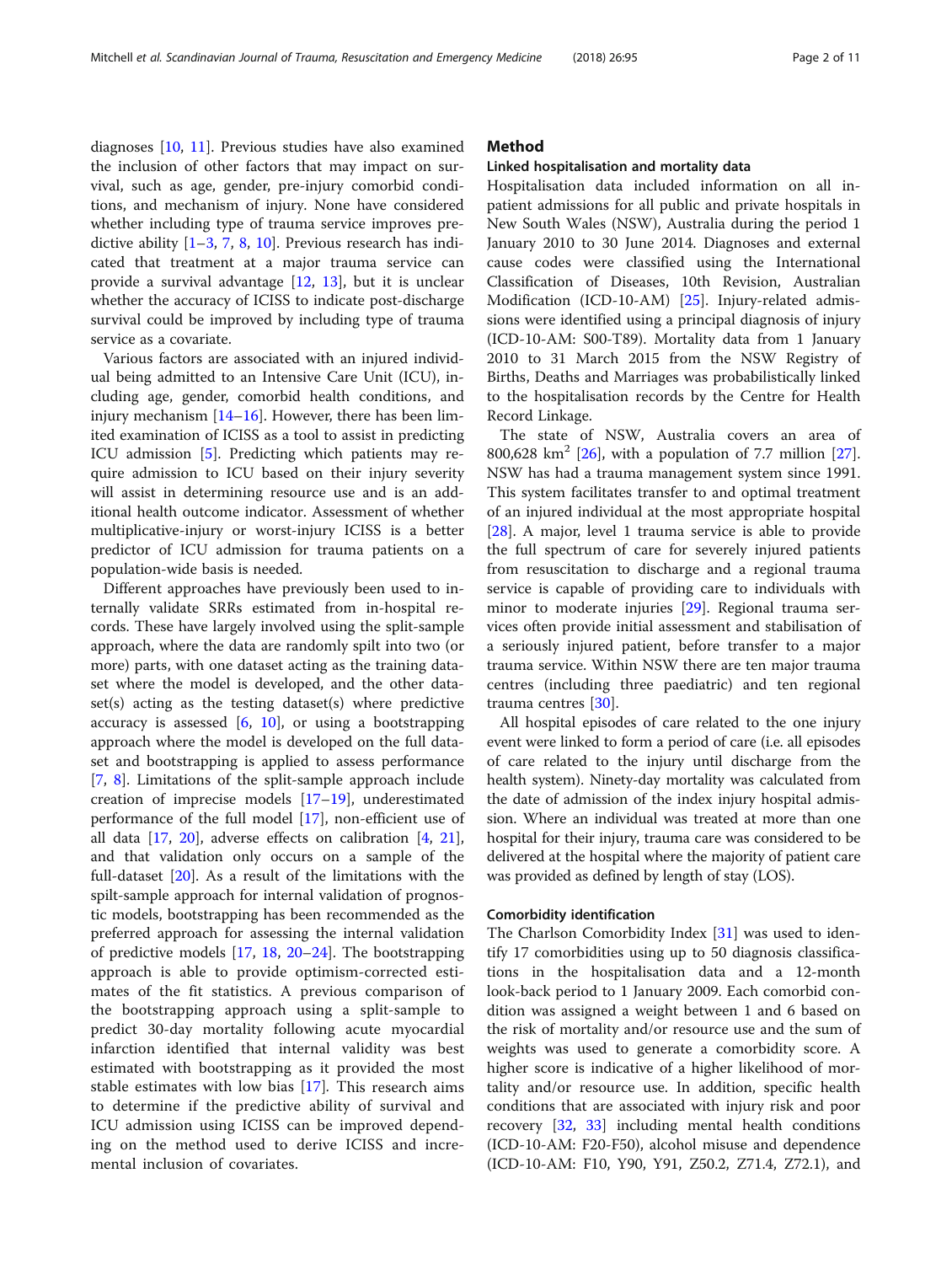drug-related dependence (ICD-10-AM: F11-F16, F19, Z50.3, Z71.5, Z72.2) were also identified using diagnosis classifications.

# Calculation of the international classification of injury severity score

For all of the index injury hospital admissions, a SRR was calculated for each injury diagnosis. A SRR represents the ratio of the number of individuals with each injury diagnosis who did not die to the total number of individuals with the injury diagnosis. The mean number of diagnoses recorded per injured individual was 1.74  $(SD = 1.46;$  range  $1-43$ ). For each injury admission, two ICISS values were calculated: (i) multiplicative-injury ICISS where ICISS is the product of all SRRs for each of the individual's injuries; and (ii) single worst-injury, where ICISS only includes the worst-injury (i.e. the injury diagnosis with the lowest SRR) as the single worst-injury has been shown to have good discriminatory ability for survival [\[10](#page-9-0)].

### Data analysis

All analyses were performed using SAS version 9.4 [\[34](#page-10-0)]. Logistic regression was used to examine both 90-day mortality and ICU admission as outcomes with varying predictor variables: ICISS (i.e. multiplicative or worst-injury), age group (i.e. 0–16, 17–24, 25–44, 45–64, 65–79, ≥80 years), sex, Charlson Comorbidity Index group (i.e. 0, 1–2, 3–4,  $\geq$ 5 on the comorbidity index score), mental health conditions (i.e. Y/N), alcohol misuse and dependence (i.e. Y/N), drug related dependence (i.e. Y/N), trauma service level (i.e. major trauma, regional trauma, other hospital), injury mechanism, and nature of injury.

The models were assessed in terms of their ability to discriminate survivors and non-survivors using the ROC curve and the concordance statistic (c-statistic), with better discrimination scores having more area under the ROC curve. A ROC of  $\geq 0.7$  and  $< 0.8$  as a general indication was considered to provide acceptable discrimination, a ROC of  $\geq 0.8$  and < 0.9 was considered to indicate excellent discrimination, and a ROC ≥0.9 was considered to indicate outstanding discrimination [\[35](#page-10-0)]. Model fit was examined using the Akaike information criterion (AIC) that indicates how close a statistical model approaches the true distribution, with lower values indicating a better fit. Goodness-of-fit was examined using the Hosmer-Lemeshow (H-L) statistic that compared predicted mortality with actual mortality, with lower values indicating better calibration. Nagelkerke's  $R<sup>2</sup>$  was used as a pseudo R-squared to provide additional information regarding goodness-of-fit of the models by indicating the proportion of outcome variance explained, ranging from 0 to 1, with values closer to one indicating higher variance explained by the model.

The full hospital-mortality data extract was used to calculate the SRRs in order to include the widest possible range of injury diagnosis codes. Therefore, to account for possible bias caused by using a single data extract for both development and testing, non-parametric bootstrapping with 200 replications was used to correct for optimism for calculating the fit statistics and 95% confidence intervals [[21](#page-9-0)]. Bootstrapping involved fitting the full model and then deriving the parameter estimates which were applied to the full dataset to obtain the apparent fit statistics. A bootstrap data sample was then generated to derive fit statistics on the sample using the fitted value from the bootstrapped dataset. The fitted value was applied to the original full dataset to derive another set of fit statistics, which were used to calculate the optimism estimates. This process was replicated 200 times and then the average of the optimism estimates were subtracted from the apparent fit statistics [\[21](#page-9-0)].

## Results

During the study timeframe, there were 735,961 index injury admissions and 13,744 (1.9%) deaths within 90-days of hospital admission. Over half (55.6%) the injury hospitalisations were of males, with 68.0% aged < 65 years. For over three-quarters (79.7%) of hospitalisations there were no Charlson comorbidities identified. However, for individuals ≥65 years, 106,805 (45.3%) had at least one Charlson comorbidity identified. Just over one-quarter (27.8%) of hospital treatment was provided at a level 1 trauma centre. Falls and land transport crashes accounted for 45.7% of all injury mechanisms and fractures (34.1%) were the most common principal nature of injury (Table [1\)](#page-3-0).

#### 90-day mortality

The inclusion of additional predictor variables saw improvement in model assessment criteria for both multiplicative-injury and single worst-injury ICISS for 90-day mortality. As predictor variables were added, concordance improved from 0.886 to 0.917 for multiplicative-injury ICISS and from 0.894 to 0.922 for single worst-injury ICISS. The single worst-injury ICISS was identified as a better predictor of 90-day mortality than the multiplicative-injury ICISS. The best discriminatory model was generated using single-worst-injury ICISS, age group, gender, all comorbidities, trauma centre type, injury mechanism, and nature of injury that explained 33% of variation (i.e. model 8). Generally, inclusion of type of trauma centre did not improve concordance over the inclusion of comorbid conditions (Table [2](#page-5-0)). The calibration curves for 90-day mortality for all models were similar. Calibration was better for lower mortality and was very good below estimated mortality of 30% (Fig. [1\)](#page-6-0).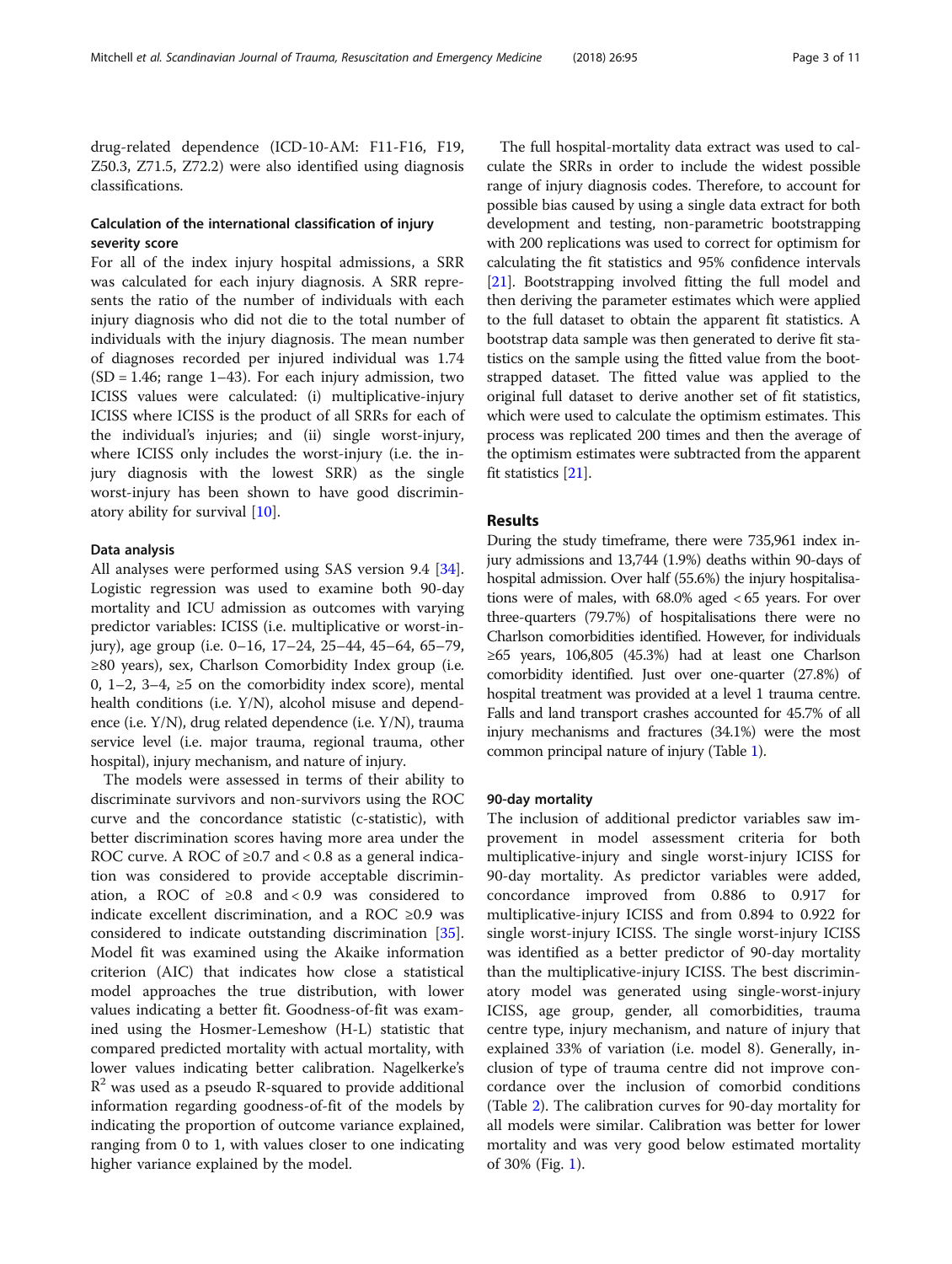|                                                        | Number  | Percent |
|--------------------------------------------------------|---------|---------|
| Gender <sup>a</sup>                                    |         |         |
| Male                                                   | 409,148 | 55.6    |
| Female                                                 | 326,804 | 44.4    |
| Age group <sup>b</sup>                                 |         |         |
| $0 - 16$                                               | 107,833 | 14.7    |
| $17 - 24$                                              | 80,908  | 11.0    |
| $25 - 44$                                              | 158,514 | 21.5    |
| $45 - 64$                                              | 152,913 | 20.8    |
| $65 - 79$                                              | 111,351 | 15.1    |
| $\geq 80$                                              | 124,438 | 16.9    |
| Charlson Comorbidity Index group                       |         |         |
| 0                                                      | 586,878 | 79.7    |
| $1 - 2$                                                | 96,062  | 13.1    |
| $3 - 4$                                                | 29,312  | 4.0     |
| $\geq$ 5                                               | 23,709  | 3.2     |
| Mental health diagnoses <sup>c</sup>                   | 69,923  | 9.5     |
| Alcohol misuse and dependence                          | 53,280  | 7.2     |
| Drug-related dependence                                | 26,479  | 3.6     |
| Trauma service level                                   |         |         |
| Level 1 trauma centre                                  | 204,530 | 27.8    |
| Regional trauma centre                                 | 131,987 | 17.9    |
| Other hospital                                         | 399,444 | 54.3    |
| Injury mechanism                                       |         |         |
| Land transport incidents                               | 73,977  | 10.1    |
| Falls                                                  | 262,196 | 35.6    |
| Inanimate mechanical forces                            | 88,323  | 12.0    |
| Drowning and submersion and other threats to breathing | 1558    | 0.2     |
| Smoke, fire and flames, heat and hot substances        | 7497    | 1.0     |
| Poisoning                                              | 11,563  | 1.6     |
| Intentional self-harm                                  | 35,204  | 4.8     |
| Assault                                                | 22,600  | 3.1     |
| Other and unspecified injury mechanism                 | 233,043 | 31.7    |
| Principal nature of injury                             |         |         |
| Superficial injuries                                   | 36,518  | $5.0\,$ |
| Open wound                                             | 89,321  | 12.1    |
| Fracture                                               | 250,697 | 34.1    |
| Dislocations, sprains & strains                        | 34,367  | 4.7     |
| Injury to nerves and spinal cord                       | 7334    | 1.0     |
| Injury to blood vessels                                | 3057    | 0.4     |
| Injury to muscle, fascia and tendon                    | 28,424  | 3.9     |
| Injury to internal organs                              | 28,744  | 3.9     |
| Foreign body entering through natural orifice          | 10,019  | 1.4     |
| Burns                                                  | 9274    | 1.3     |

<span id="page-3-0"></span>Table 1 Demographic characteristics of individuals with an injury-related hospitalisation, linked hospitalisation and mortality data, NSW, 1 January 2010 to 30 June 2014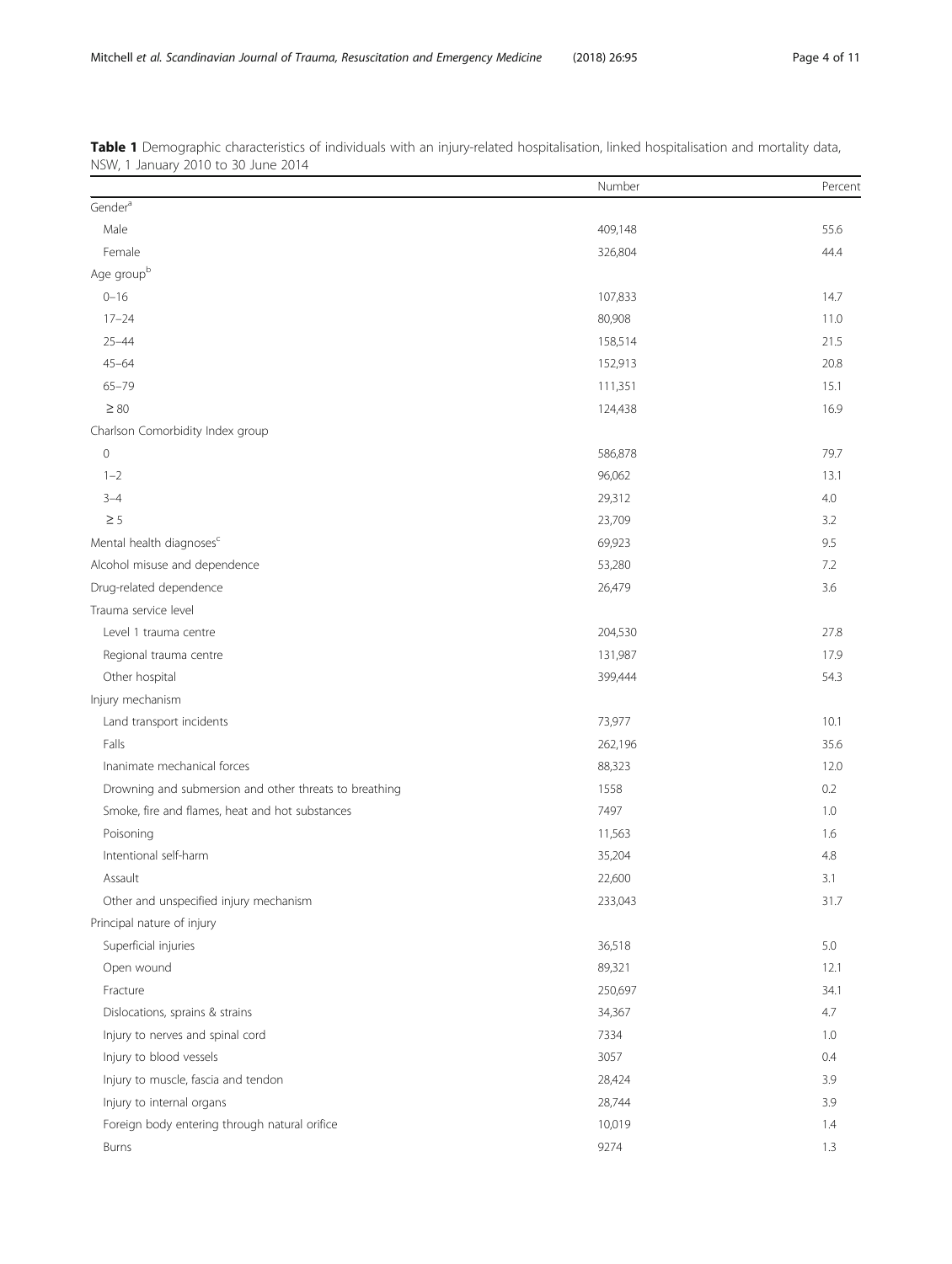| NSW, 1 January 2010 to 30 June 2014 (Continued)               |         |         |
|---------------------------------------------------------------|---------|---------|
|                                                               | Number  | Percent |
| Poisoning by drugs, medicaments and biological substances     | 40.425  | 5.5     |
| Toxic effects of substances chiefly nonmedicinal as to source | 6868    | 0.9     |
| Other and unspecified injuries                                | 190.913 | 25.9    |
| Intensive care unit admission                                 | 23,054  | 3.1     |
| 90-day mortality                                              | 13.744  | 1.9     |

Table 1 Demographic characteristics of individuals with an injury-related hospitalisation, linked hospitalisation and mortality data, NSW, 1 January 2010 to 30 June 2014 (Continued)

<sup>a</sup>Gender was missing 9 injury hospitalisations

<sup>b</sup>Age was missing for 4 injury hospitalisations

<sup>c</sup>Includes depression, schizophrenia, bipolar and anxiety disorders

#### ICU admission

There were 23,054 (3.1%) ICU admissions for the injured patients. Of those who were admitted to ICU, 58.8% were male, 46.7% were aged 25–64 years, 37.7% had one or more Charlson comorbidities, 27.0% were injured following a fall, 17.2% following self-harm, and 15.9% after a land transport incident. Fractures (24.1%), poisoning (19.5%), and injury to internal organs (18.3%) were the most common nature of the principal injury.

The inclusion of comorbidities, injury mechanism and nature of injury saw improvement in model assessment criteria for multiplicative-injury and single worst-injury ICISS for ICU admission, with concordance improving from 0.763 to 0.856 for multiplicative-injury ICISS and from 0.745 to 0.841 for single worst-injury ICISS. The multiplicative-injury ICISS was identified as a better predictor of ICU admission compared to the single worst-injury ICISS. The best discriminatory model was generated using multiplicative-injury ICISS, age group, gender, all comorbidities, injury mechanism, and nature of injury which explained 25% of variation (model 7, Table [3\)](#page-7-0). Calibration was better for lower ICU admission and was very good below estimated ICU admission of 40% (Fig. [2\)](#page-8-0).

# **Discussion**

The ability to provide an indication of injury severity for injury hospital admissions is useful to enable surveillance of injury severity for different injury mechanisms, to clinically evaluate injured patient health outcomes, to provide an indication of injury burden in the population, and to inform clinical resource use [[7](#page-9-0), [8](#page-9-0)]. This study demonstrated that the single-worst-injury ICISS was a better predictor of 90-day mortality compared to multiplicative-injury ICISS, with the best model incorporating age group, gender, all comorbidities, trauma centre type, injury mechanism, and nature of injury. While the single-worst-injury ICISS provided the best model of 90-day mortality risk, clinical significance of this model compared to the multiplicative ICISS is not expected. However, this does confirm other research which found that an individual's worst-injury is most influential in predicting mortality risk [\[10\]](#page-9-0), rather than a combination of multiple injuries.

Discrimination for 90-day mortality was indicated to range from excellent to outstanding, with concordance ranging from 0.886 to 0.922 for all models. These estimates are higher than previous studies that examined the calculation of ICISS using in-hospital mortality for Australian and New Zealand injury hospitalisations using ICD-10-AM [\[7\]](#page-9-0) and for the United States (US) using National Trauma Data Bank records and ICD-9-CM [\[10\]](#page-9-0). Differences in concordance scores are likely between the current study and previous Australian/New Zealand and US studies as only in-hospital mortality was considered in the previous work compared to 90-day mortality in the current study, with survival post-discharge likely to provide a better indicator of overall survival. Also, differences in the classification structure between ICD-10-AM and ICD-9-CM will account for some differences in concordance scores between the Australian and US research.

The inclusion of information on comorbidities improved concordance from excellent to outstanding for both the single worst-injury and the multiplicative-injury ICISS. Pre-existing health conditions have previously been demonstrated to increase mortality following injury, even for minor-moderate severity injuries [[36](#page-10-0)]. As all hospitals in one Australian state were included in the current study, the impact of including trauma centre type as a covariate in the assessment of predictors of 90-day mortality was able to be examined. However, the inclusion of type of trauma centre did not improve concordance, model fit or variation for 90-day mortality. This seems counterintuitive and could be due to selection bias, with severely injured individuals more likely to be admitted and/or transferred to level 1 trauma centres for treatment and severely injured individuals less likely to survive their injuries irrespective of where they are treated. While an individual who is transferred to a level 1 trauma centre may provide an indicator of injury severity, the severely injured individual would need to be alive when they reached the higher level of care, otherwise there is potential to introduce immortal time bias [[37\]](#page-10-0).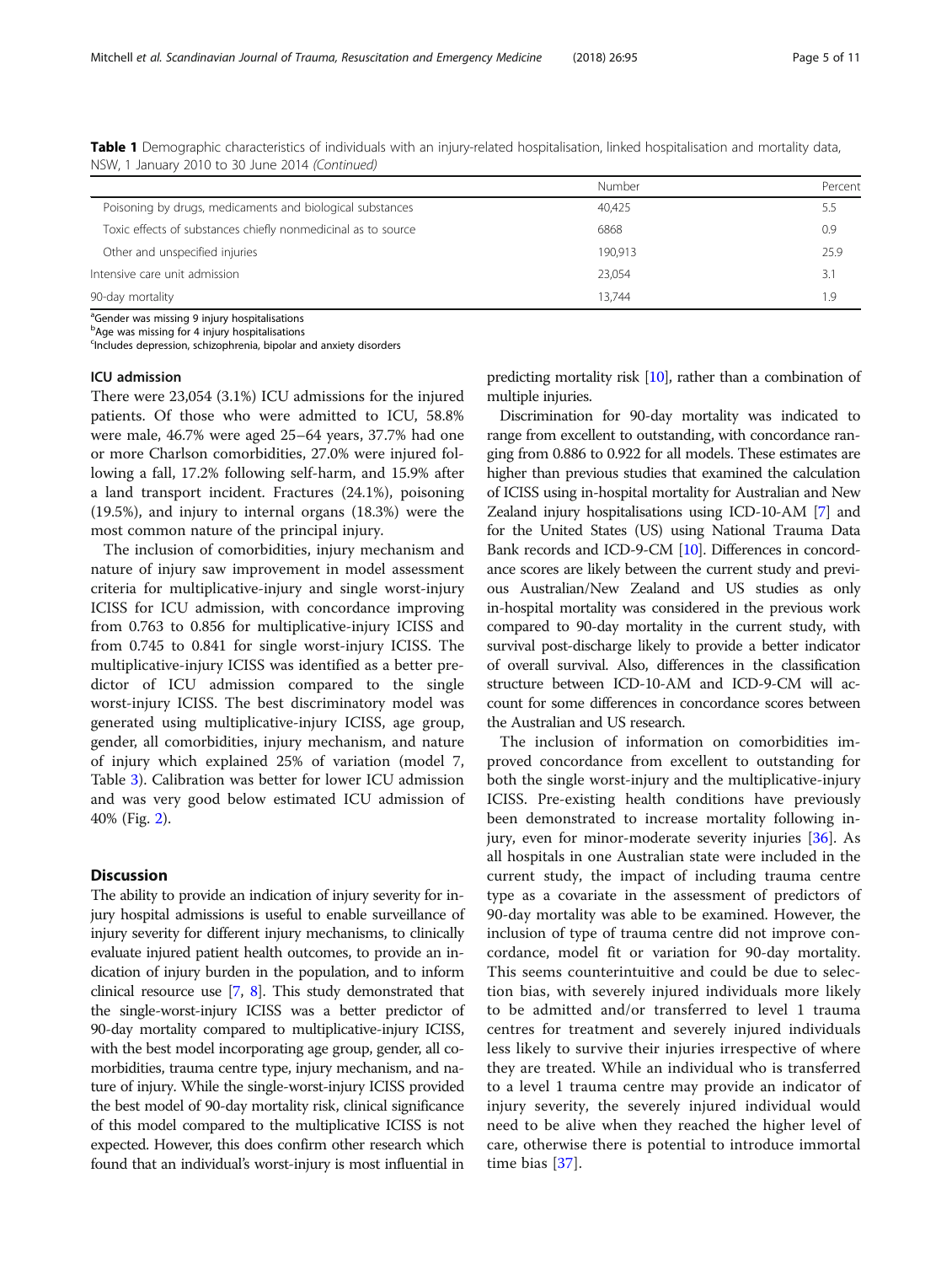|                                                                                                                  | <b>I GIVE A</b> IMPORTANT AND THE STATES OF THE STATES OF THE STATES OF THE STATES OF THE STATES OF THE STATES OF THE STATES OF THE STATES OF THE STATES OF THE STATES OF THE STATES OF THE STATES OF THE STATES OF THE STATES OF T |                                               |                                              |                                            |                                                                                                                                   |                                               |                                              |                                                              |
|------------------------------------------------------------------------------------------------------------------|-------------------------------------------------------------------------------------------------------------------------------------------------------------------------------------------------------------------------------------|-----------------------------------------------|----------------------------------------------|--------------------------------------------|-----------------------------------------------------------------------------------------------------------------------------------|-----------------------------------------------|----------------------------------------------|--------------------------------------------------------------|
|                                                                                                                  | Multiplicative-injury ICISS                                                                                                                                                                                                         |                                               |                                              |                                            | Single worst-injury ICISS                                                                                                         |                                               |                                              |                                                              |
| 90-day mortality <sup>a</sup>                                                                                    | Bootstrap-adjusted<br>AIC (95% CI)                                                                                                                                                                                                  | Bootstrap-adjusted<br>R <sup>2</sup> (95% CI) | H-L statistic (95% CI)<br>Bootstrap-adjusted | concordance (95% CI)<br>Bootstrap-adjusted | Bootstrap-adjusted<br>AIC (95% CI)                                                                                                | Bootstrap-adjusted<br>R <sup>2</sup> (95% Cl) | H-L statistic (95% CI)<br>Bootstrap-adjusted | $\widehat{\sigma}$<br>concordance (95%<br>Bootstrap-adjusted |
| Model 1: Age group,<br>qender                                                                                    | 104,572 (103,114, 105,888) 0.252 (0.247, 0.257)                                                                                                                                                                                     |                                               | 196 (153, 235)                               | 0.886 (0.884, 0.889)                       | 102,256 (100,846, 103,599)                                                                                                        | 0.270 (0.265, 0.274)                          | 134 (100, 170)                               | 0.894 (0.892, 0.897)                                         |
| Model 2: Age group,<br>gender, CCI group                                                                         | 98,219 (96,972, 99,362)                                                                                                                                                                                                             | 0.306<br>0.301 (0.296,                        | 346 (291, 402)                               | 0.911 (0.909, 0.914)                       | 96,245 (95,034, 97,475)                                                                                                           | 0.316 (0.311, 0.321)                          | 325 (267, 371)                               | 0.917 (0.915, 0.919)                                         |
| Model 3: Age group,<br>gender, CCI group,<br>mental health, drug,<br>alcohol                                     | 98,187 (96,932, 99,334)                                                                                                                                                                                                             | 0.301 (0.296, 0.306)                          | 392 (332, 451)                               | 0.912 (0.910, 0.914)                       | 96,202 (94,981, 97,447)                                                                                                           | 0.316 (0.311, 0.321)                          | 347 (287, 393)                               | 0.918 (0.916, 0.920)                                         |
| alcohol, trauma centre<br>Model 4: Age group,<br>mental health, drug,<br>gender, CCI group,                      | 97,792 (96,515, 98,917)                                                                                                                                                                                                             | 0.309<br>0.304 (0.299,                        | 235 (186, 280)                               | 0.912 (0.910, 0.914)                       | 95,847 (94,601, 97,061)                                                                                                           | 0.319(0.314, 0.324)                           | 272 (223, 319)                               | 0.918 (0.916, 0.920)                                         |
| Model 5: Age group,<br>mechanism, nature<br>gender, CCI group,                                                   | 96,731 (95,506, 97,865)                                                                                                                                                                                                             | 0.317<br>0.312 (0.308,                        | 315 (244, 370)                               | 0.917 (0.915, 0.919)                       | 95,263 (94,046, 96,449)                                                                                                           | 0.324 (0.319, 0.328)                          | 304 (248, 356)                               | 0.921 (0.920, 0.923)                                         |
| Model 6: Age group,<br>gender, CCI group,<br>trauma centre<br>mechanism,                                         | 96,513 (95,269, 97,631)                                                                                                                                                                                                             | 0.319<br>0.314 (0.309,                        | 281 (222, 337)                               | 0.917 (0.915, 0.919)                       | 94,941 (93,717, 96,108)                                                                                                           | 0.326 (0.321, 0.331)                          | 266 (213, 309)                               | 0.921 (0.920, 0.923)                                         |
| Model 7: Age group,<br>mechanism, nature,<br>gender, CCI group,<br>trauma centre                                 | 96,335 (95,099, 97,481)                                                                                                                                                                                                             | 0.320<br>0.315 (0.311,                        | 273 (214, 323)                               | 0.917 (0.916, 0.919)                       | 94,899 (93,679, 96,040)                                                                                                           | 0.326 (0.322, 0.331)                          | 268 (222, 314)                               | 0.922 (0.920, 0.923)                                         |
| nature, trauma centre<br>Model 8: Age group,<br>mental health, drug,<br>alcohol, mechanism<br>gender, CCI group, | 96,335 (95,092, 97,472)                                                                                                                                                                                                             | 0.320<br>0.316 (0.311,                        | 275 (221, 323)                               | 0.917 (0.916, 0.919)                       | 94,904 (93,684, 96,044)                                                                                                           | 0.326 (0.322, 0.331)                          | 273 (229, 317)                               | 0.922 (0.920, 0.923)                                         |
| of injury                                                                                                        | aCCI group Charlson Comorbidity Index, mental health mental                                                                                                                                                                         |                                               |                                              |                                            | health conditions, alcohol alcohol misuse and dependence, drug drug-related dependence, mechanism injury mechanism, nature nature |                                               |                                              |                                                              |

Aniany 2010 to 30 line 2014 Table 2 Model performance for ICISS to predict 90-day mortality, linked hospitalisation and mortality data, NSW, 1 January 2010 to 30 June 2014 mortality data NSW 1 لم<br>م ortality linked hosnitalisation  $\sum_{i=1}^{n}$ nredict OD-day  $\tilde{c}$  $for$  ICISS  $\frac{1}{2}$ è ξ, Table 2 Model perfo

<span id="page-5-0"></span>Mitchell et al. Scandinavian Journal of Trauma, Resuscitation and Emergency Medicine (2018) 26:95 Page 6 of 11

<sup>a</sup>CCI group Charlson Comorbidity Index, mental health conditions, alcohol alcohol misuse and dependence, drug-related dependence, mechanism injury mechanism, nature ă<br>8 related arug arug ຍັ J aeper ă ᇦ ₫ ò ē ā ē  $\frac{1}{2}$ 5 Ĕ ≘ yinou  $\overline{5}$ ້ອຸ lson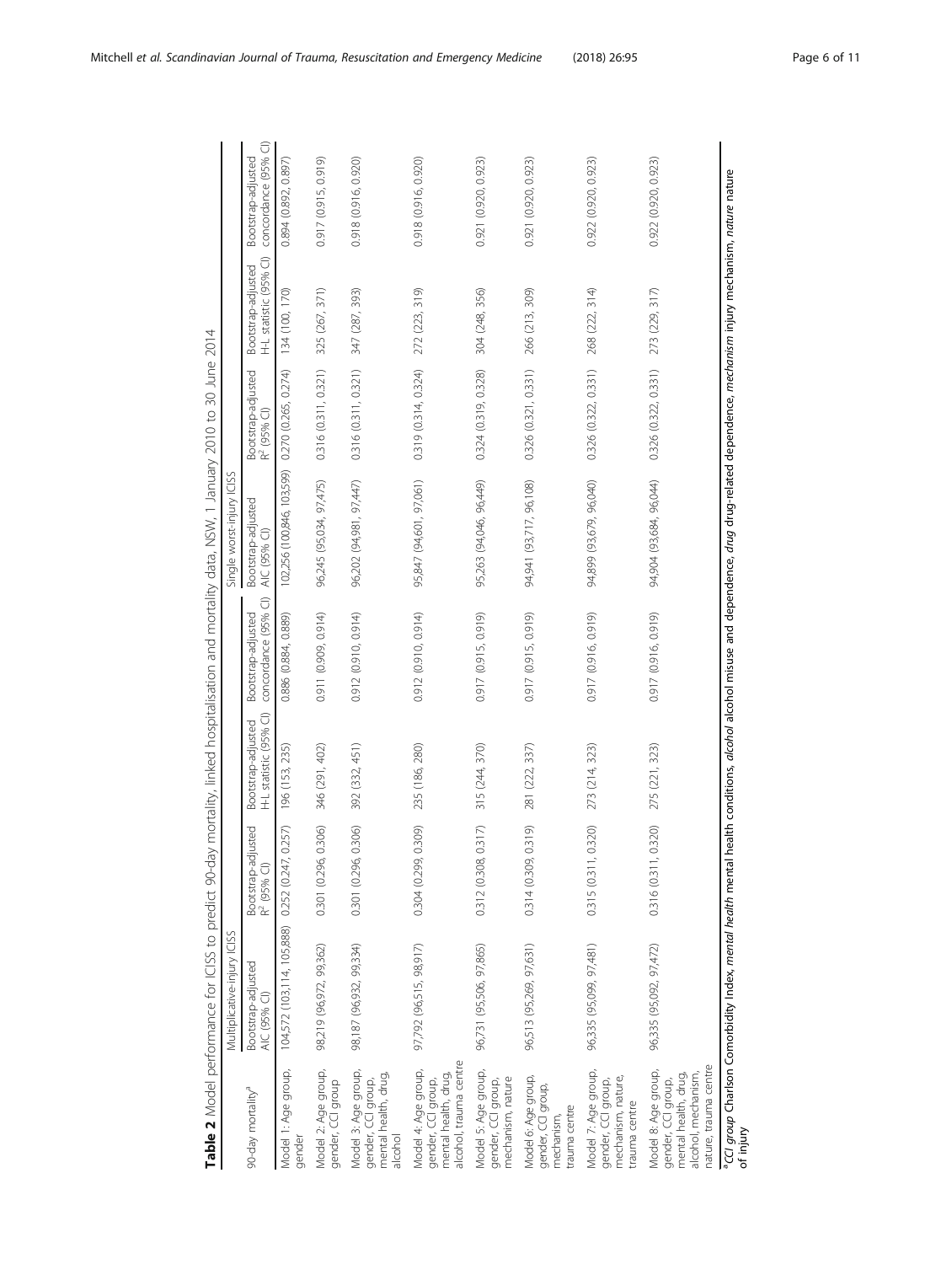<span id="page-6-0"></span>

Calibration results for 90-day mortality were better at lower levels of mortality (i.e. ≤30%). This is likely to be due to the majority of hospitalisations having low mortality (i.e. ICISS values near 1). The ICISS generated in this study indicating probability of death was overestimated for higher levels of mortality (i.e. ≥60%). Other studies have also found calibration to be better at lower levels of mortality [\[7](#page-9-0), [8](#page-9-0)].

In the current study, the best model to predict ICU admission was generated using multiplicative-injury ICISS, age group, gender, all comorbidities, injury mechanism, and nature of injury. The multiplicative-injury method to calculate ICISS assumes that each injury independently affects the outcome, which may not necessarily be so when an individual sustains multiple injuries [[7\]](#page-9-0). However, it is possible that the superiority of the multiplicative-injury method to predict ICU admission could be due to individuals requiring ICU admission being more likely to sustain multiple injuries. Gagne and colleagues [[38\]](#page-10-0) have also found that the multiplicativeinjury ICISS had the best discriminatory ability for ICU admission for individuals hospitalised with traumatic brain injury. Further improvements in the predictive ability of ICU admission are likely to be gained with the addition of physiologic covariates. In particular, the

inclusion of covariates was able to improve the model fit for the prediction of ICU admission.

Compared to previous Abbreviated Injury Scale (AIS) based estimates of injury severity, injury severity scoring using the ICISS is easier and more accessible  $[10]$ , able to be generated using routinely collected hospital administrative data, but is reliant on accurate classification of the worst-injury. Other indices of severity, such as the Injury Severity Score (ISS), are more resource intensive, and are used by major trauma centres in NSW. The ISS is based on an assessment of all injuries sustained and is generated using AIS scores. It is calculated as the sum of squares of the single highest AIS score in each of the three most severely injured body regions out of nine body regions [\[39](#page-10-0)]. Calculation of ISS requires specialist training of data coders and specialist resources. Moving to the routine clinical use of ICISS to estimate injury severity would seem to be a preferential option as comparisons of ICISS and ISS have indicated that ICISS performs as well or better than ISS [\[1](#page-9-0), [5](#page-9-0), [40](#page-10-0)].

There are several limitations of the current study. No information was available on pre-hospital treatment and care and/or use of emergency transport services that may have aided survival. There was also no information available on physiologic responses, such as Glasgow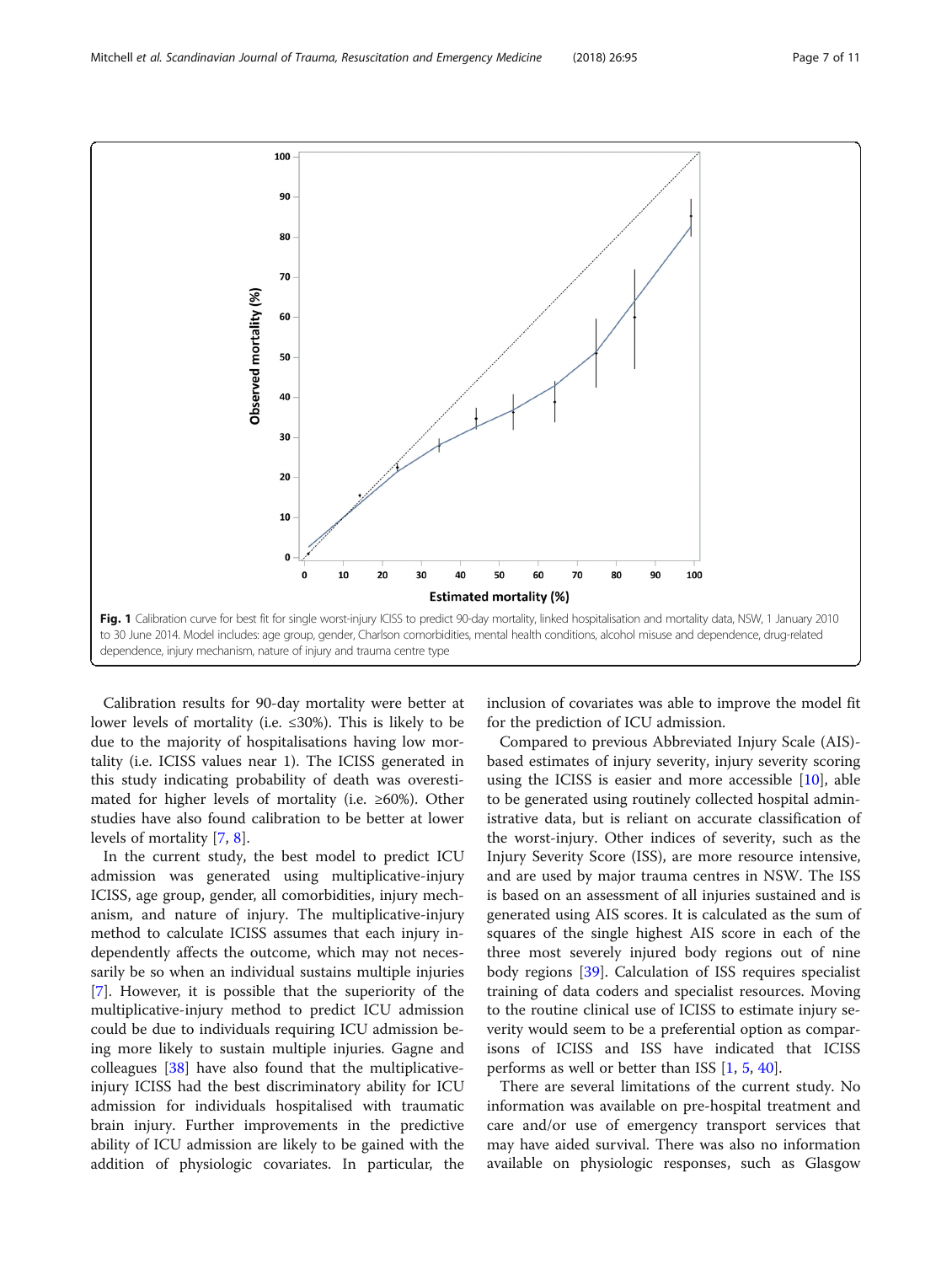<span id="page-7-0"></span>

|                                                                                                           | Multiplicative-injury ICISS        |                                               |                                              |                                            | Single worst-injury ICISS          |                                               |                                              |                                            |
|-----------------------------------------------------------------------------------------------------------|------------------------------------|-----------------------------------------------|----------------------------------------------|--------------------------------------------|------------------------------------|-----------------------------------------------|----------------------------------------------|--------------------------------------------|
| CU admission                                                                                              | Bootstrap-adjusted<br>AIC (95% CI) | Bootstrap-adjusted<br>R <sup>2</sup> (95% Cl) | H-L statistic (95% CI)<br>Bootstrap-adjusted | concordance (95% CI)<br>Bootstrap-adjusted | Bootstrap-adjusted<br>AIC (95% CI) | Bootstrap-adjusted<br>R <sup>2</sup> (95% Cl) | H-L statistic (95% CI)<br>Bootstrap-adjusted | concordance (95% CI)<br>Bootstrap-adjusted |
| Model 1: Age group, 175,710<br>qender                                                                     | (173,800, 177,367)                 | 0.161 (0.156, 0.164)                          | 1267 (1134, 1391)                            | 0.763 (0.759, 0.766)                       | (181,589, 185,142)<br>183,437      | 0.119 (0.115, 0.123)                          | 1007 (892, 1121)                             | 0.745 (0.741, 0.748)                       |
| Model 2: Age group, 173,093<br>gender, CCI group                                                          | (171, 178, 174, 762)               | 0.175 (0.170, 0.179)                          | 560 (468, 652)                               | 0.777 (0.773, 0.780)                       | (179,267, 182,822)<br>181,083      | 0.132 (0.127, 0.135)                          | 520 (427, 605)                               | 0.759 (0.756, 0.763)                       |
| Model 3: Age group, 169,268<br>gender, CCI group,<br>mental health, drug,<br>alcohol                      | (167,500, 170,857)                 | 0.195 (0.190, 0.199)                          | 1083 (959, 1210)                             | 0.809 (0.806, 0.812)                       | (175,605, 178,961)<br>177,355      | 0.152 (0.147, 0.156)                          | 1333 (1170, 1495)                            | 0.793 (0.790, 0.796)                       |
| Model 4: Age group, 162,265<br>gender, CCI group,<br>mechanism                                            | (160,406, 163,818)                 | 0.232 (0.228, 0.237)                          | 809 (707, 897)                               | 0.841 (0.839, 0.844)                       | (169,292, 172,649)<br>171,083      | 0.185 (0.182, 0.190)                          | 619 (541, 699)                               | 0.824 (0.822, 0.826)                       |
| Model 5: Age group, 160,529<br>gender, CCI group,<br>nature                                               | (158,753, 162,033)                 | 0.241 (0.237, 0.246)                          | 589 (512, 661)                               | 0.849 (0.847, 0.852)                       | (167,072, 170,450)<br>168,908      | 0.197 (0.193, 0.201)                          | 617 (538, 698)                               | 0.833 (0.830, 0.835)                       |
| Model 6: Age group, 158,863<br>mechanism, nature<br>gender, CCI group,                                    | (157,039, 160,357)                 | 0.250 (0.246, 0.255)                          | 555 (468, 632)                               | 0.855 (0.852, 0.857)                       | (164, 735, 168, 032)<br>166,481    | 0.210 (0.206, 0.214)                          | 366 (301, 436)                               | 0.839 (0.837, 0.842)                       |
| Model 7: Age group, 158,474<br>mental health, drug,<br>alcohol, mechanism<br>gender, CCI group,<br>hature | (156, 669, 159, 970)               | 0.252 (0.248, 0.257)                          | 572 (489, 650)                               | 0.856 (0.854, 0.859)                       | (164,216, 167,490)<br>165,988      | 0.213 (0.209, 0.217)                          | 421 (356, 492)                               | 0.841 (0.839, 0.844)                       |
|                                                                                                           |                                    |                                               |                                              |                                            |                                    |                                               |                                              |                                            |

Table 3 Model performance for ICISS to predict ICU admission, linked hospitalisation and mortality data, NSW, 1 January 2010 to 30 June 2014 Table 3 Model performance for ICISS to predict ICU admission, linked hospitalisation and mortality data, NSW, 1 January 2010 to 30 June 2014

°CCl group Charlson Comorbidity Index, mental health mental health conditions, alcohol alcohol alcohol misuse and dependence, arug-related dependence, mechanism injury mechanism, nature nature of injury <sup>a</sup>CCI group Charlson Comorbidity Index, mental health mental health conditions, alcohol alcohol misuse and dependence, drug-related dependence, mechanism injury mechanism, nature nature of injury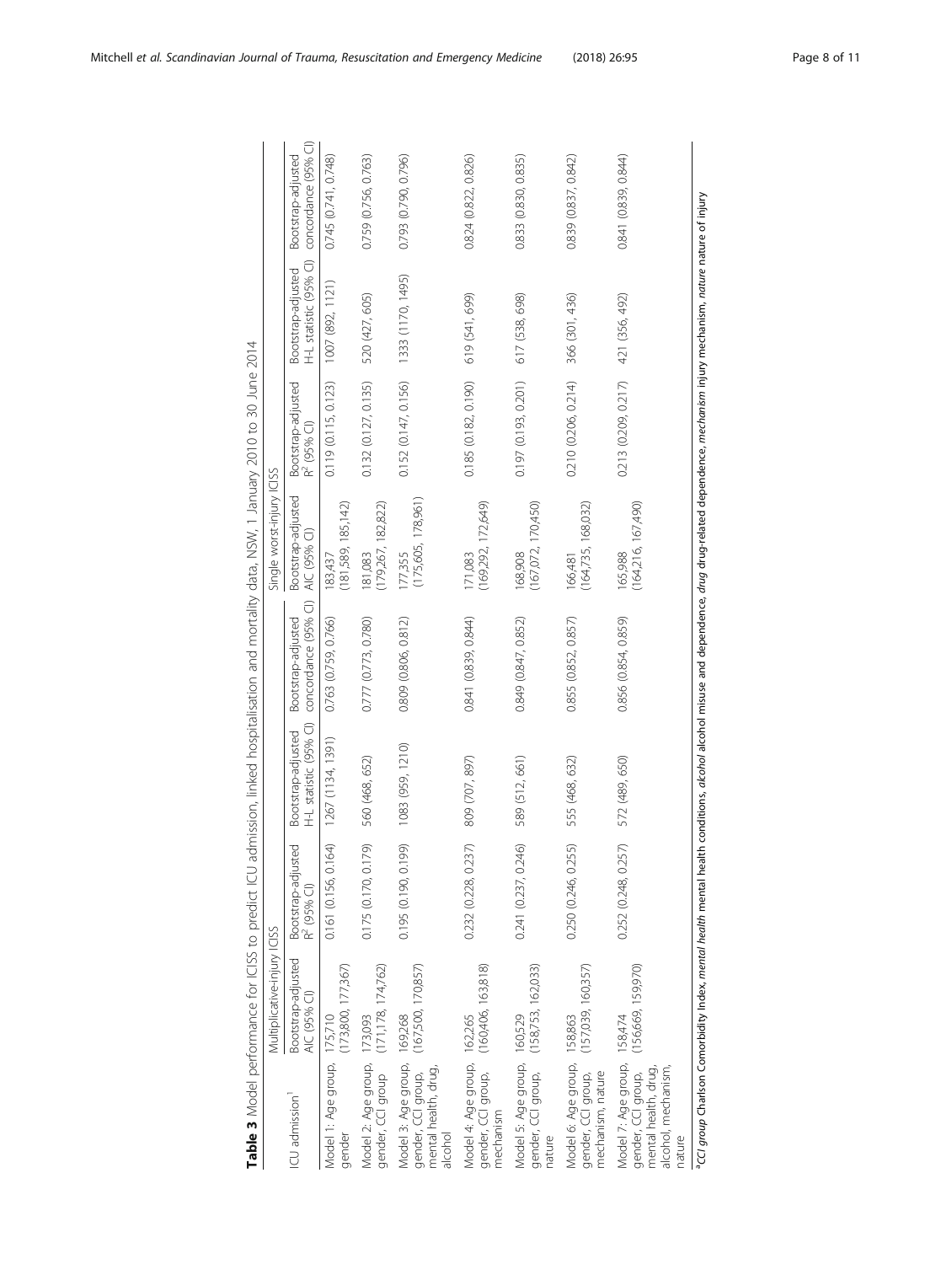<span id="page-8-0"></span>

Coma Score, respiratory rate or systolic blood pressure. There were modest numbers for some injury diagnosis classifications and there is a low proportion of ICU admissions and deaths in the current study, so SRRs were based on small counts. The low proportion of deaths would have influenced the SRRs, as a higher proportion of diagnoses classifications would have survived. Likewise, for ICU admissions, with injured individuals being less likely to be admitted to ICU. However, balancing these limitations, these injuries represented all the hospital admissions and 90-day mortality in the state.

Additionally, no validation of the diagnosis classifications in the hospital administrative records was able to be conducted. This study did not use a split-sample approach on hospital-mortality data extract to develop the SRRs, instead the SRRs were developed on the original dataset to maximise the injury diagnosis classifications available to develop the SRRs, and bootstrapping was applied. The authors did investigate and perform a midpoint time-based split-sample approach for modelling and testing, with little difference in  $\mathbb{R}^2$  or concordance values for ICISS to predict 90-day mortality (Additional file [1:](#page-9-0) Table S1), or to predict ICU admission (Additional file [2](#page-9-0): Table S2). Only health conditions relevant to the hospitalisation are recorded, so it

is possible that the number of health conditions experienced are under-enumerated, even with the 1-year look-back period. A longer lookback period may have been able to provide a better indication of long-term comorbid health conditions [\[41](#page-10-0)]. Deaths that occurred prior to hospital admission were not considered. External validation of the SRRs generated in the current study is recommended to ascertain if differences in model performance for 90-day mortality and ICU admission are replicated using the same predictor variables in other jurisdictions. Lastly, ICISS is an indicator of threat-to-life, so does not consider threat to on-going disability following injury.

# Conclusion

This study has demonstrated that the worst-injury ICISS was a better predictor of 90-day mortality and that multiplicative-injury ICISS was a better predictor of ICU admission. It also demonstrated better calibration and explained variance for both outcomes with inclusion of covariates, particularly comorbid conditions, injury mechanism and nature of injury. Moves to routinely use ICD-based injury severity measures, such as ICISS, should be considered for hospitalisation data.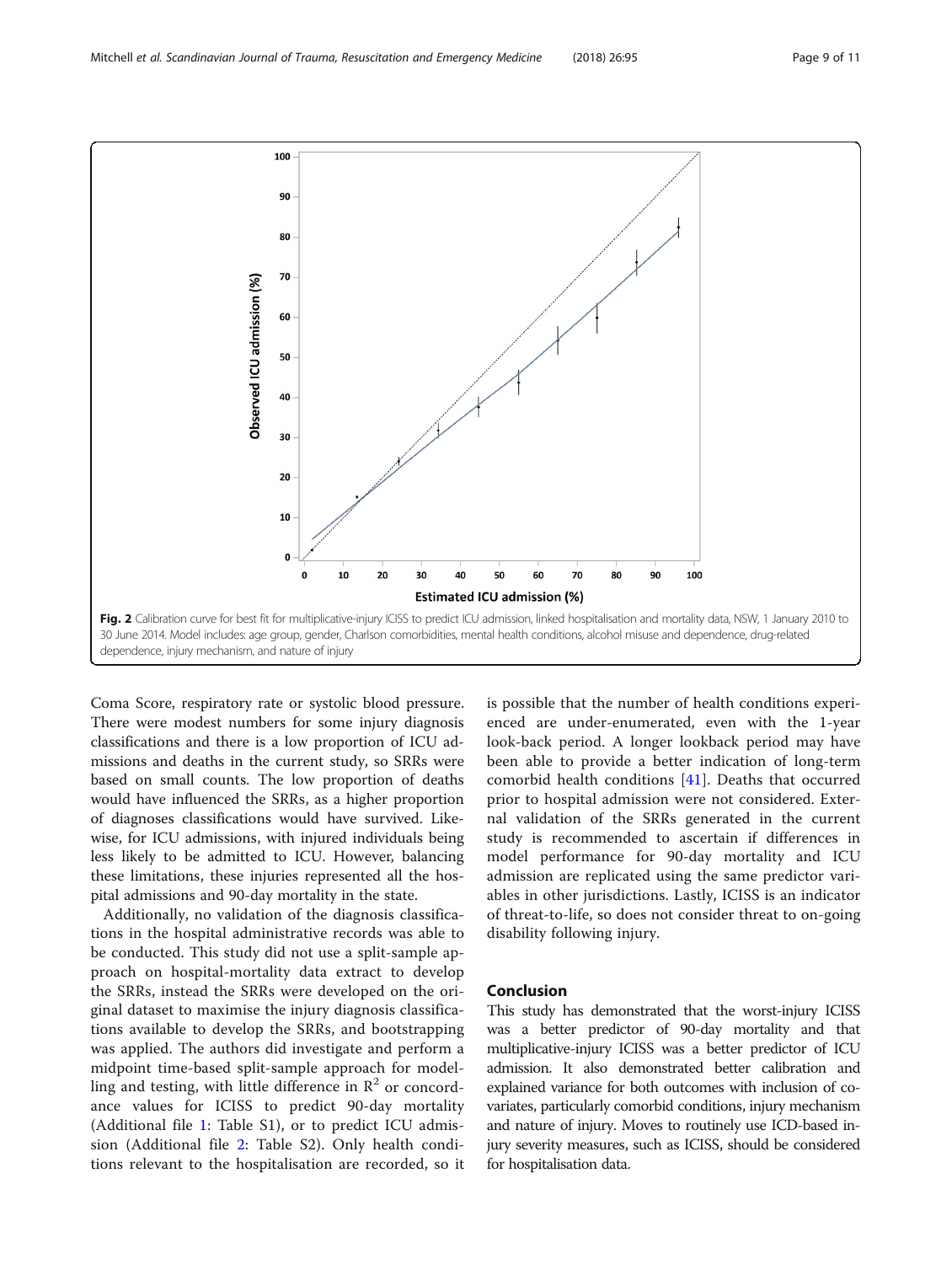# <span id="page-9-0"></span>Additional files

[Additional file 1:](https://doi.org/10.1186/s13049-018-0563-5) Table S1. Model performance for ICISS to predict 90-day mortality using split-sample approach, linked hospitalisation and mortality data, NSW, 1 January 2010 to 30 June 2014 (DOCX 16 kb)

[Additional file 2:](https://doi.org/10.1186/s13049-018-0563-5) Table S2. Model performance for ICISS to predict ICU admission using spilt-sample approach, linked hospitalisation and mortality data, NSW, 1 January 2010 to 30 June 2014 (DOCX 16 kb)

#### Abbreviations

AIC: Akaike information criterion; AIS: Abbreviated Injury Scale; H-L: Hosmer-Lemeshow; ICD: International Classification of Diseases; ICISS: International Classification of Injury Severity Score; ICU: Intensive Care Unit; LOS: Length of Stay; NSW: New South Wales; ROC: Receiver Operator Characteristic; SRR: Survival Risk Ratio

#### Acknowledgements

The authors wish to thank the NSW Ministry of Health for providing access to the Admitted Patient Data Collection, the NSW Registry of Births Deaths and Marriages for providing access to mortality data, the Australian Coordinating Registry for providing access to the cause of death unit record file and the CHeReL for conducting the record linkage. RM is supported by a career fellowship from the New South Wales Ministry of Health under the New South Wales Health Early-Mid Career Fellowships Scheme. JB's research is funded by various NHMRC grants.

#### Funding

The research was supported by the New South Wales Health Early-Mid Career Fellowships Scheme.

#### Availability of data and materials

The data that support the findings of this study are available from the NSW Ministry of Health and the NSW Registry of Births, Deaths and Marriages, but restrictions apply to the availability of these data, which were used under license for the current study, and so are not publicly available. Data are however available from the authors upon reasonable request and with permission of all data custodians supplying the original data and with approval from the ethics committee.

#### Authors' contributions

All authors were all involved in study concept and design. RM acquired the data, HT conducted the analysis and RM wrote the first draft of the manuscript. All authors were all involved in interpretation of data and critical revision of the manuscript. All authors read and approved the final manuscript.

#### Ethics approval and consent to participate

Ethical approval was provided by the NSW Population and Health Services Research Ethics Committee (2015/08/599). A waiver of consent was granted by the ethics committees.

#### Consent for publication

Not applicable.

#### Competing interests

The authors declare that they have no competing interests.

# Publisher's Note

Springer Nature remains neutral with regard to jurisdictional claims in published maps and institutional affiliations.

#### Author details

<sup>1</sup> Australian Institute of Health Innovation, Macquarie University, Level 6, 75 Talavera Road, Sydney, NSW 2109, Australia. <sup>2</sup>Sydney Medical School, The University of Sydney, Sydney, Australia.

Received: 28 June 2018 Accepted: 24 October 2018 Published online: 12 November 2018

#### References

- 1. Stephenson S, Langley J, Civil I. Comparing measures of injury severity for use with large databases. J Trauma Inj Inf Crit Care. 2002;53:326–32.
- 2. Glance L, Osler T, Maukamel D, Meredith W, Wagner J, Dick A. TMPM-ICD9 a trauma mortality prediction model based on ICD-9-CM codes. Ann Surg. 2009;249(6):1032–9.
- 3. Willis C, Gabbe B, Jolley D, Harrison J, Cameron P. Predicting trauma patient mortality: ICD [or ICD 10 AM] versus AIS based approaches. ANZ J Surg. 2010;80(11):802.
- 4. Sacco W, MacKenzie E, Champion H, Davis E, Buckman R. Comparison of alternative methods for assessing injury severity based on anatomic descriptors. J Trauma Inj Infect Crit Care. 1999;47(3):441–6.
- 5. Gagne M, Moore L, Beaudoin C, Kuimi B, Sirois M. Performance of international classification of diseases-based injury severity measures used to predict in-hospital mortality: a systematic review and meta-analysis. J Trauma Acute Care Surg. 2016;80(3):419–26.
- 6. Meredith J, Kilgo P, Osler T. A fresh set of survival risk ratios derived from incidents in the National Trauma Data Bank from which the ICISS may be calculated. J Trauma Acute Care Surg. 2003;55(5):924–32.
- 7. Stephenson S, Henley G, Harrison J, Langley J. Diagnosis based injury severity scaling: investigation of a method using Australian and New Zealand hospitalisations. Injury Prev. 2004;10:379–83.
- 8. Davie G, Cryer C, Langley J. Improving the predictive ability of the ICDbased injury severity score. Injury Prev. 2008;14:250–5.
- 9. Gedeborg R, Warner M, Chen L, Gulliver P, Cryer C, Robitaille Y, Bauer R, Ubeda C, Lauritsen J, Harrison J. Internationally comparable diagnosisspecific survival probabilities for calculation of the ICD-10–based injury severity score. J Trauma Acute Care Surg. 2014;76(2):358–65.
- 10. Kilgo P, Osler T, Meredith J. The worst injury predict mortality outcome the best: rethinking the role of multiple injuries in trauma outcome scoring. J Trauma. 2003;55(4):599–607.
- 11. Tepas J, Leaphart C, Celso b, Tuten J, Pieper P, Ramenosfky M. Risk stratification simplified: the worst injury predicts mortality for the injured children. J Trauma. 2008;65:1258–63.
- 12. Pracht E, Tepas J, Celso B, Langland-Orban B, Flint L. Survival advantage associated with treatment of injury at designated trauma centers. Med Care Res Rev. 2007;64(1):83–97.
- 13. Pracht E, Tepas J, Langland-Orban B, Simpson L, Pieper P, Flint L. Do pediatric patients with trauma in Florida have reduced mortality rates when treated in designated trauma centres? J Pediatr Surg. 2008;43:212–21.
- 14. Balogh Z, Varga E, Tomka J, Süveges G, Tóth L, Simonka J. The new injury severity score is a better predictor of extended hospitalization and intensive care unit admission than the injury severity score in patients with multiple orthopaedic injuries. J Orthop Trauma. 2003;17(7):508–12.
- 15. Lavoie A, Moore L, LeSage N, Liberman M, Sampalis J. The injury severity score or the new injury severity score for predicting intensive care unit admission and hospital length of stay? Injury. 2005;36(4):477–83.
- 16. Tamim H, Al Hazzouri A, Mahfoud Z, Atoui M, El-Chemaly S. The injury severity score or the new injury severity score for predicting mortality, intensive care unit admission and length of hospital stay: experience from a university hospital in a developing country. Injury. 2008;39(1):115–20.
- 17. Steyerberg, E., Harrell, F., G., B., Eijkemans, M., Vergouwe, Y., and Habbema, J., Internal validation of predictive models: efficiency of some procedures for logistic regression analysis. J Clin Epidemiol, 2001. 54: p. 774–781.
- 18. Steyerberg E, Harrell F. Prediction models need appropriate internal, internal–external, and external validation. J Clin Epidemiol. 2016;69:245–7.
- 19. Altman D, Royston P. What do we mean by validating a prognostic model? Stat Med. 2000;19(4):453–73.
- 20. Kononen D, Flannagan C, Wang S. Identification and validation of a logistic regression model for predicting serious injuries associated with motor vehicle crashes. Accid Anal Prev. 2011;43(1):112–22.
- 21. Harrell F, Lee K, Mark D. Multivariable prognostic models: issues in developing models, evaluating assumptions and adequacy, and measuring and reducing errors. Stat Med. 1996;15:361–87.
- 22. Bleeker S, Moll H, Steyerberg E, Donders A, Derksen-Lubsen G, Grobbee D, Moons K. External validation is necessary in prediction research: a clinical example. J Clin Epidemiol. 2003;56(9):826–32.